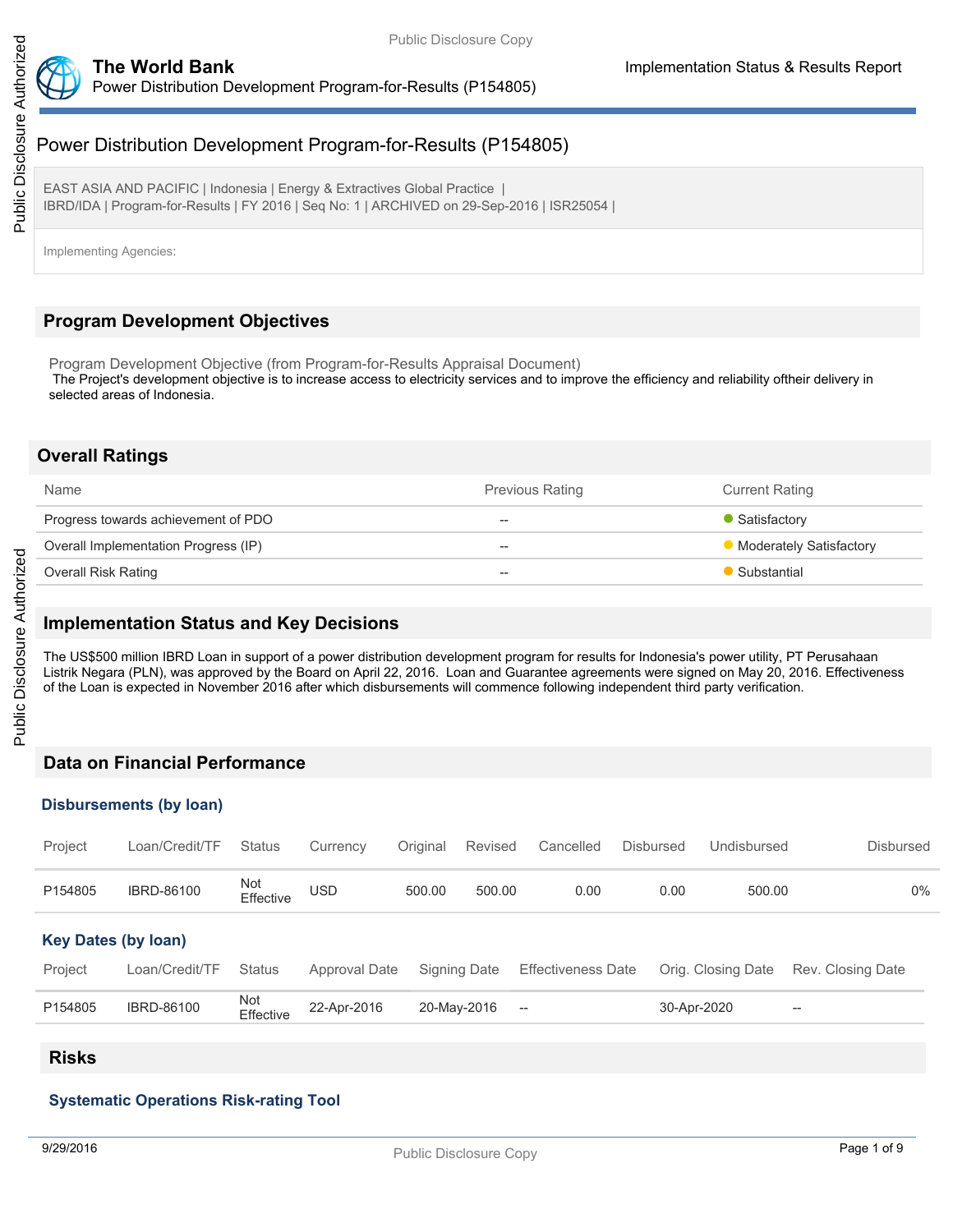



**The World Bank Implementation Status & Results Report** Power Distribution Development Program-for-Results (P154805)

| <b>Risk Category</b>                                            | Rating at Approval                                  | <b>Previous Rating</b>                              | <b>Current Rating</b> |
|-----------------------------------------------------------------|-----------------------------------------------------|-----------------------------------------------------|-----------------------|
| <b>Political and Governance</b>                                 | $\hspace{0.05cm} -\hspace{0.05cm} -\hspace{0.05cm}$ | $\hspace{0.05cm} -\hspace{0.05cm} -\hspace{0.05cm}$ | • Moderate            |
| Macroeconomic                                                   | $- -$                                               | $- -$                                               | • Moderate            |
| Sector Strategies and Policies                                  | $- -$                                               | $- -$                                               | • Moderate            |
| Technical Design of Project or Program                          | $- -$                                               | $- -$                                               | • Moderate            |
| Institutional Capacity for Implementation and<br>Sustainability | $- -$                                               | $- -$                                               | • Moderate            |
| Fiduciary                                                       | $\hspace{0.05cm} -\hspace{0.05cm} -\hspace{0.05cm}$ | --                                                  | • Substantial         |
| <b>Environment and Social</b>                                   | $- -$                                               | $- -$                                               | • Moderate            |
| <b>Stakeholders</b>                                             | --                                                  | --                                                  | • Moderate            |
| Other                                                           | $\hspace{0.05cm} -\hspace{0.05cm} -\hspace{0.05cm}$ | $\hspace{0.05cm} -\hspace{0.05cm} -\hspace{0.05cm}$ | $\hspace{0.05cm}$     |
| Overall                                                         | $- -$                                               | $- -$                                               | • Substantial         |

# **Disbursement Linked Indicators (DLI)**

| ▶ Additional number of customers (Number (Thousand)) |                 |                   |                  |  |
|------------------------------------------------------|-----------------|-------------------|------------------|--|
|                                                      | <b>Baseline</b> | Actual (Previous) | Actual (Current) |  |
| Value                                                | 11180.00        | $- -$             | 11180.00         |  |
| Date                                                 | 01-Jan-2015     | $-$               | 01-Jan-2015      |  |
| Comments                                             |                 |                   |                  |  |

Actual current values to be ascertained during program supervision in September 2016

| $\triangleright$ $\Box$ Additional Length of MV distribution lines (Kilometers) |                 |                   |                  |
|---------------------------------------------------------------------------------|-----------------|-------------------|------------------|
|                                                                                 | <b>Baseline</b> | Actual (Previous) | Actual (Current) |
| Value                                                                           | 92716.00        | --                | 92716.00         |
| Date                                                                            | 01-Jan-2015     | --                | 01-Jan-2015      |

| $\triangleright$ $\Box$ Number of MV feeder technical interruptions per 100 kilometers (Number) |                 |                   |                  |  |  |
|-------------------------------------------------------------------------------------------------|-----------------|-------------------|------------------|--|--|
|                                                                                                 | <b>Baseline</b> | Actual (Previous) | Actual (Current) |  |  |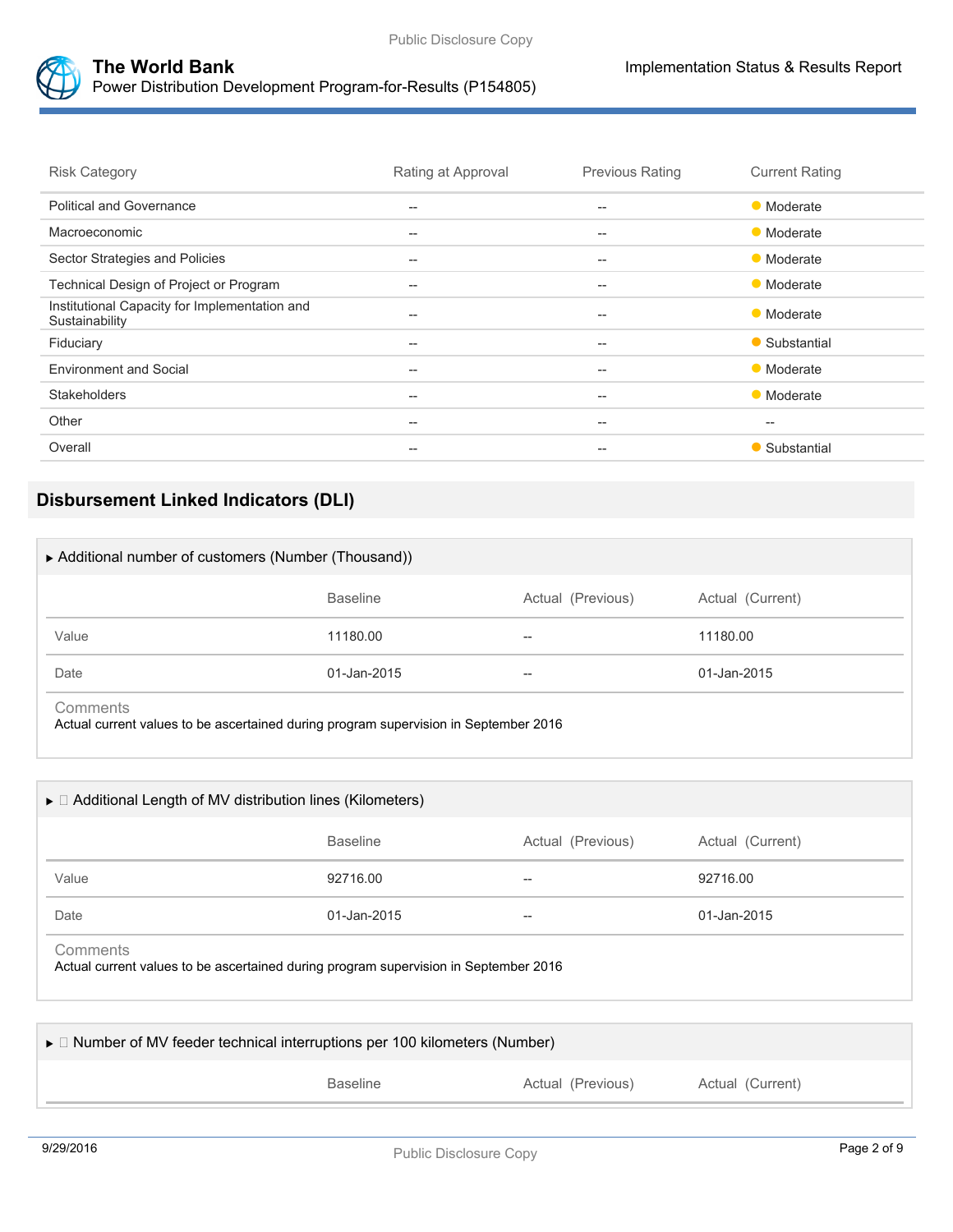



| Value | 21.22       | $- -$                    | $- -$ |
|-------|-------------|--------------------------|-------|
| Date  | 01-Jan-2015 | $\overline{\phantom{a}}$ | $- -$ |

**Comments** 

Actual current values to be ascertained during program supervision in September 2016

| $\triangleright$ $\Box$ Additional distribution transformer units (Number)                       |                 |                   |                  |  |  |
|--------------------------------------------------------------------------------------------------|-----------------|-------------------|------------------|--|--|
|                                                                                                  | <b>Baseline</b> | Actual (Previous) | Actual (Current) |  |  |
| Value                                                                                            | 80130.00        | --                | --               |  |  |
| Date                                                                                             | 01-Jan-2015     | --                | --               |  |  |
| Comments<br>Actual current values to be ascertained during program supervision in September 2016 |                 |                   |                  |  |  |

|                 | $\triangleright$ $\Box$ Growth in residential energy sales (Gigawatt-hour (GWh)) |                   |                  |  |
|-----------------|----------------------------------------------------------------------------------|-------------------|------------------|--|
|                 | <b>Baseline</b>                                                                  | Actual (Previous) | Actual (Current) |  |
| Value           | 15850.00                                                                         | --                | --               |  |
| Date            | 01-Jan-2015                                                                      | --                | $- -$            |  |
| <b>Comments</b> |                                                                                  |                   |                  |  |

Actual current values to be ascertained during program supervision in September 2016

| $\triangleright$ $\Box$ FY 2016 Annual Work Plan approved (Yes/No) |                 |                          |                  |  |
|--------------------------------------------------------------------|-----------------|--------------------------|------------------|--|
|                                                                    | <b>Baseline</b> | Actual (Previous)        | Actual (Current) |  |
| Value                                                              | N               | $\overline{\phantom{m}}$ | N                |  |
| Date                                                               | 01-Jan-2015     | $\overline{\phantom{m}}$ | 01-Jan-2015      |  |

**Comments** 

Indicator to be achieved each year of the program starting with 2016. Production of 2015 plan to be confirmed in during supervision in September 2016.

► □ PLN has collaborated with development partners in the recruitment of an independent verification agent (Yes/No)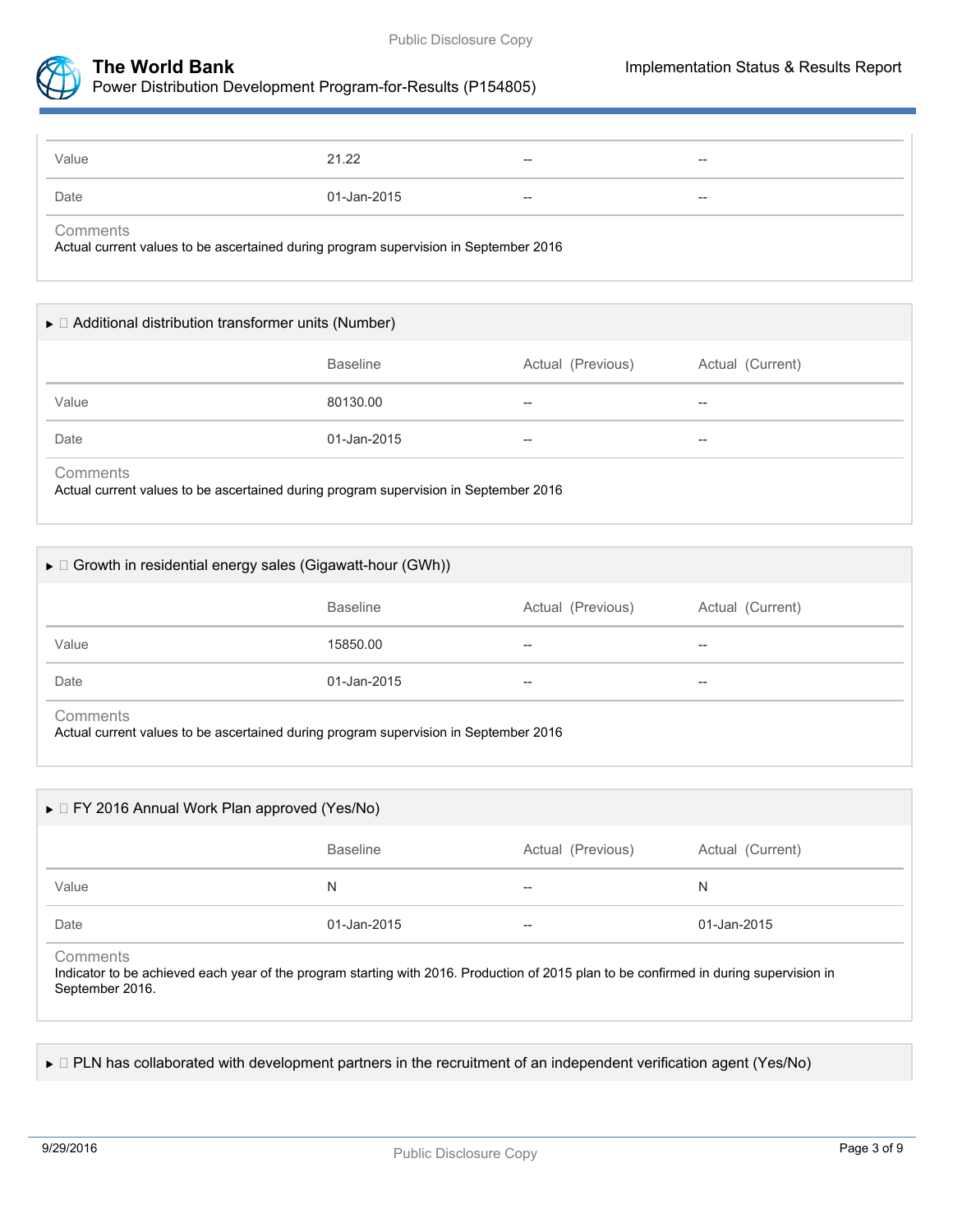



|       | <b>Baseline</b> | Actual (Previous) | Actual (Current) |
|-------|-----------------|-------------------|------------------|
| Value | N               | $- -$             |                  |
| Date  | 01-Jan-2015     | $- -$             | 16-Sep-2016      |

# $\blacktriangleright\Box$  Integrate budgeting with ERP in all Program Wilayahs (Yes/No)

|          | <b>Baseline</b>                                                               | Actual (Previous) | Actual (Current) |
|----------|-------------------------------------------------------------------------------|-------------------|------------------|
| Value    | N                                                                             | $\hspace{0.05cm}$ | N                |
| Date     | 01-Jan-2015                                                                   | $\hspace{0.05cm}$ | 01-Jan-2015      |
| Comments | Otative to be expended as distance and concern available to Operatorshap 0040 |                   |                  |

Status to be ascertained during program supervision in September 2016

|       | $\triangleright$ $\Box$ Issue revised planning guidelines acceptable to the Bank (Yes/No) |                   |                  |
|-------|-------------------------------------------------------------------------------------------|-------------------|------------------|
|       | <b>Baseline</b>                                                                           | Actual (Previous) | Actual (Current) |
| Value | N                                                                                         | $\hspace{0.05cm}$ | N                |
| Date  | 01-Jan-2015                                                                               | $- -$             | 01-Jan-2015      |

Status to be ascertained during program supervision in September 2016

|          | $\triangleright$ $\Box$ Integrate planning software with GIS facilities (Yes/No) |                   |                  |
|----------|----------------------------------------------------------------------------------|-------------------|------------------|
|          | <b>Baseline</b>                                                                  | Actual (Previous) | Actual (Current) |
| Value    | N                                                                                | $- -$             | N                |
| Date     | 01-Jan-2015                                                                      | --                | 01-Jan-2015      |
| Comments | Status to be ascertained during program supervision in September 2016            |                   |                  |

# **Results**

### **Results Area**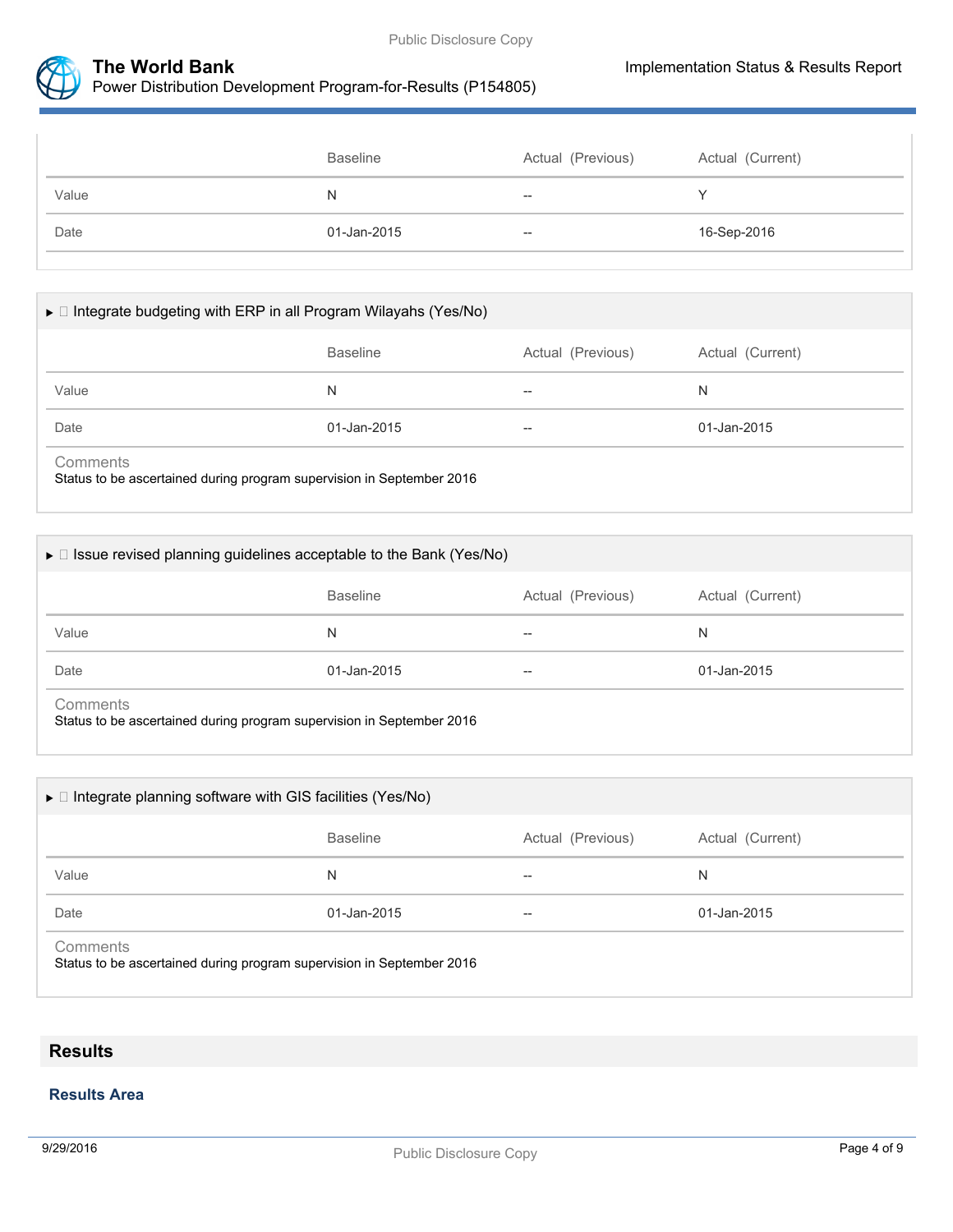



### Intermediate Results Area

| Improved Access to electricity                      |
|-----------------------------------------------------|
| Improved quality of service                         |
| Increased efficiency                                |
| Improved power consumption by residential customers |
| Institutional strengthening and capacity building   |

# **Project Development Objective Indicators**

| ► People provided with access to electricity by household connections (Number, Core) |                 |                   |                  |             |  |
|--------------------------------------------------------------------------------------|-----------------|-------------------|------------------|-------------|--|
|                                                                                      | <b>Baseline</b> | Actual (Previous) | Actual (Current) | End Target  |  |
| Value                                                                                | 11180.00        |                   | 11180.00         | 13177.00    |  |
| Date                                                                                 | 01-Jan-2015     | --                | 01-Jan-2015      | 31-Dec-2019 |  |
|                                                                                      |                 |                   |                  |             |  |

| ⊾ Ppl provided wth elec. by hhold conn.-Offgrid/minigrid-Only renewable sources (Number, Core Breakdown) |                 |                   |                  |             |  |
|----------------------------------------------------------------------------------------------------------|-----------------|-------------------|------------------|-------------|--|
|                                                                                                          | <b>Baseline</b> | Actual (Previous) | Actual (Current) | End Target  |  |
| Value                                                                                                    | 0.00            | --                | 0.00             | 0.00        |  |
| Date                                                                                                     | 01-Jan-2015     | $-$               | $01 -$ Jan-2015  | 31-Dec-2019 |  |
|                                                                                                          |                 |                   |                  |             |  |

| Electricity losses per year in the project area (Percentage, Core) |                 |                   |                  |                   |  |  |
|--------------------------------------------------------------------|-----------------|-------------------|------------------|-------------------|--|--|
|                                                                    | <b>Baseline</b> | Actual (Previous) | Actual (Current) | <b>End Target</b> |  |  |
| Value                                                              | 11.92           | $-$               | 11.92            | 10.00             |  |  |
| Date                                                               | 01-Jan-2015     | $-$               | 01-Jan-2015      | 31-Dec-2019       |  |  |
|                                                                    |                 |                   |                  |                   |  |  |

| ► System average interruption duration index (SAIDI) in minutes per customer year (Minutes, Custom) |                 |                   |                  |            |  |
|-----------------------------------------------------------------------------------------------------|-----------------|-------------------|------------------|------------|--|
|                                                                                                     | <b>Baseline</b> | Actual (Previous) | Actual (Current) | End Target |  |
| Value                                                                                               | 493.00          | $-$               | 493.00           | 463.00     |  |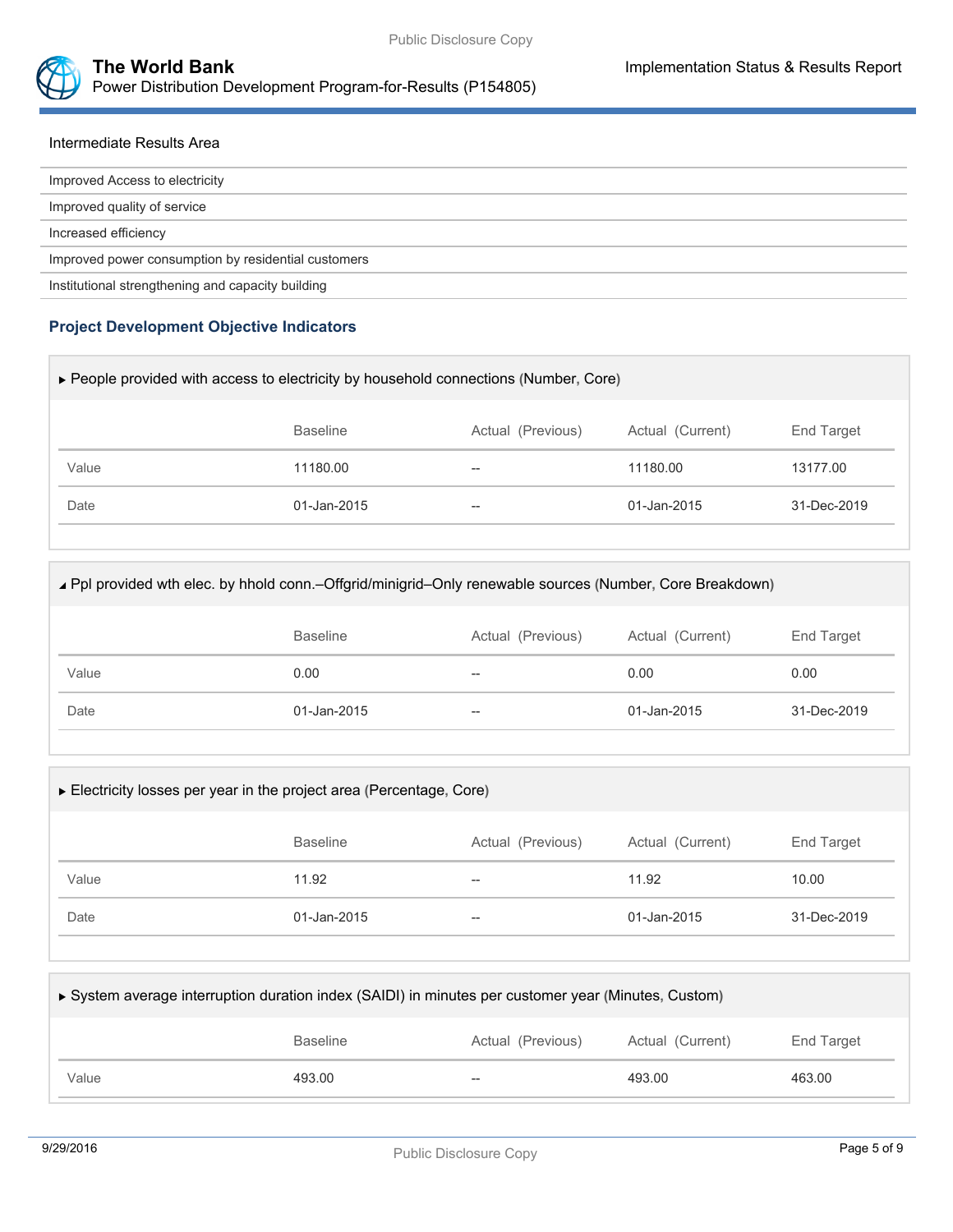



| Date                                                                                                  | 01-Jan-2015     | $\hspace{0.05cm} -\hspace{0.05cm} -\hspace{0.05cm}$ | 01-Jan-2015      | 31-Dec-2019 |
|-------------------------------------------------------------------------------------------------------|-----------------|-----------------------------------------------------|------------------|-------------|
|                                                                                                       |                 |                                                     |                  |             |
|                                                                                                       |                 |                                                     |                  |             |
|                                                                                                       |                 |                                                     |                  |             |
| ► System average interruptions frequency index (interruptions per customer per year) (Number, Custom) |                 |                                                     |                  |             |
|                                                                                                       | <b>Baseline</b> | Actual (Previous)                                   | Actual (Current) | End Target  |
| Value                                                                                                 | 8.63            |                                                     | 8.63             | 8.11        |
| Date                                                                                                  | 01-Jan-2015     |                                                     | 01-Jan-2015      | 31-Dec-2019 |
|                                                                                                       |                 |                                                     |                  |             |

#### Overall Comments

Actual current values to be ascertained during program supervision mission in September 2016

#### **Intermediate Results Indicators**

| $\triangleright$ Distribution lines constructed or rehabilitated under the project (Kilometers, Core) |                 |                   |                  |             |  |
|-------------------------------------------------------------------------------------------------------|-----------------|-------------------|------------------|-------------|--|
|                                                                                                       | <b>Baseline</b> | Actual (Previous) | Actual (Current) | End Target  |  |
| Value                                                                                                 | 92716.00        | --                | 92716.00         | 104510.00   |  |
| Date                                                                                                  | 01-Jan-2015     | --                | 01-Jan-2015      | 31-Dec-2019 |  |

#### **Comments**

Construction of distribution lines in progress. Achievements to date to be ascertained during implementation support mission in September 2016.

Distribution lines constructed under the project (Kilometers, Core Breakdown)

|       | <b>Baseline</b> | Actual (Previous)        | Actual (Current) | End Target  |
|-------|-----------------|--------------------------|------------------|-------------|
| Value | 92716.00        | $--$                     | 92716.00         | 104510.00   |
| Date  | 01-Jan-2015     | $\overline{\phantom{m}}$ | 01-Jan-2015      | 31-Dec-2019 |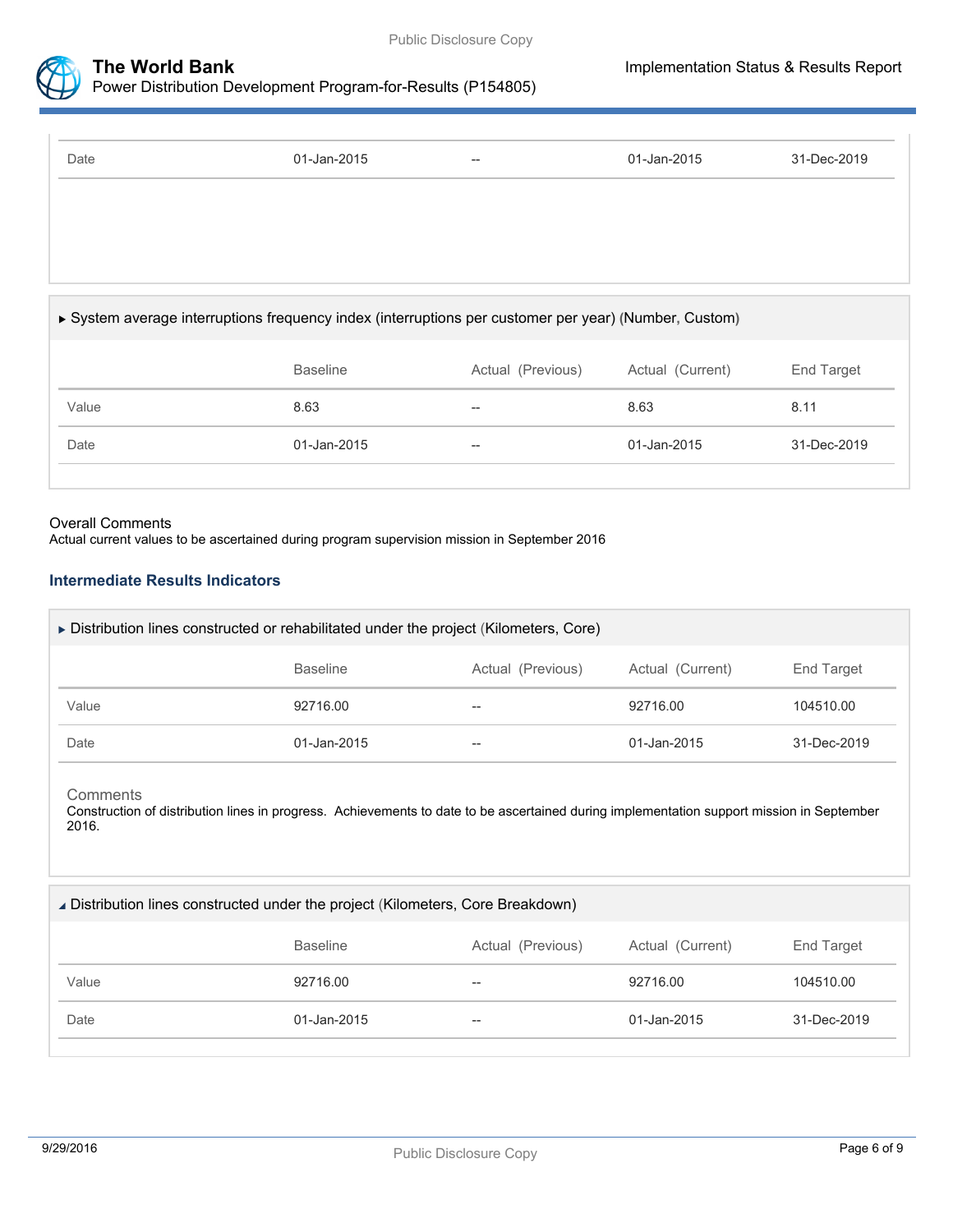

n



| Annual work plans approved (on time) (Yes/No, Custom)                                                                                                                            |                                                                                                                   |                          |                  |             |  |  |
|----------------------------------------------------------------------------------------------------------------------------------------------------------------------------------|-------------------------------------------------------------------------------------------------------------------|--------------------------|------------------|-------------|--|--|
|                                                                                                                                                                                  | <b>Baseline</b>                                                                                                   | Actual (Previous)        | Actual (Current) | End Target  |  |  |
| Value                                                                                                                                                                            | N                                                                                                                 | $\overline{\phantom{a}}$ | $\mathsf{N}$     | Y           |  |  |
| Date                                                                                                                                                                             | 01-Jan-2015                                                                                                       |                          | 01-Jan-2015      | 31-Dec-2019 |  |  |
| Comments<br>Production of annual plans will be verified each year. production of Annual plan for 2016 to be confirmed during implementation support<br>mission in September 2016 |                                                                                                                   |                          |                  |             |  |  |
|                                                                                                                                                                                  | Number of MV feeder technical interruptions per 100 km (Number, Custom)                                           |                          |                  |             |  |  |
|                                                                                                                                                                                  | <b>Baseline</b>                                                                                                   | Actual (Previous)        | Actual (Current) | End Target  |  |  |
| Value                                                                                                                                                                            | 21.22                                                                                                             |                          | 21.22            | 21.02       |  |  |
|                                                                                                                                                                                  |                                                                                                                   |                          |                  |             |  |  |
| Date<br>Comments                                                                                                                                                                 | 01-Jan-2015<br>Current indicator value to be ascertained during implementation support mission in September 2016. |                          | 01-Jan-2015      | 31-Dec-2019 |  |  |
|                                                                                                                                                                                  | ▶ Percentage of planned capital expenditures realized (Percentage, Custom)<br><b>Baseline</b>                     | Actual (Previous)        | Actual (Current) | End Target  |  |  |
| Value                                                                                                                                                                            | 82.00                                                                                                             |                          | 82.00            | 85.00       |  |  |
| Date                                                                                                                                                                             | 31-Dec-2014                                                                                                       |                          | 31-Dec-2014      | 31-Dec-2019 |  |  |
| Comments                                                                                                                                                                         | Value for 2015 to be ascertained during program supervision                                                       |                          |                  |             |  |  |
|                                                                                                                                                                                  | Number of distribution transformer units added (Number, Custom)                                                   |                          |                  |             |  |  |
|                                                                                                                                                                                  | <b>Baseline</b>                                                                                                   | Actual (Previous)        | Actual (Current) | End Target  |  |  |
| Value                                                                                                                                                                            | 80130.00                                                                                                          | $-\!$                    | 80130.00         | 97904.00    |  |  |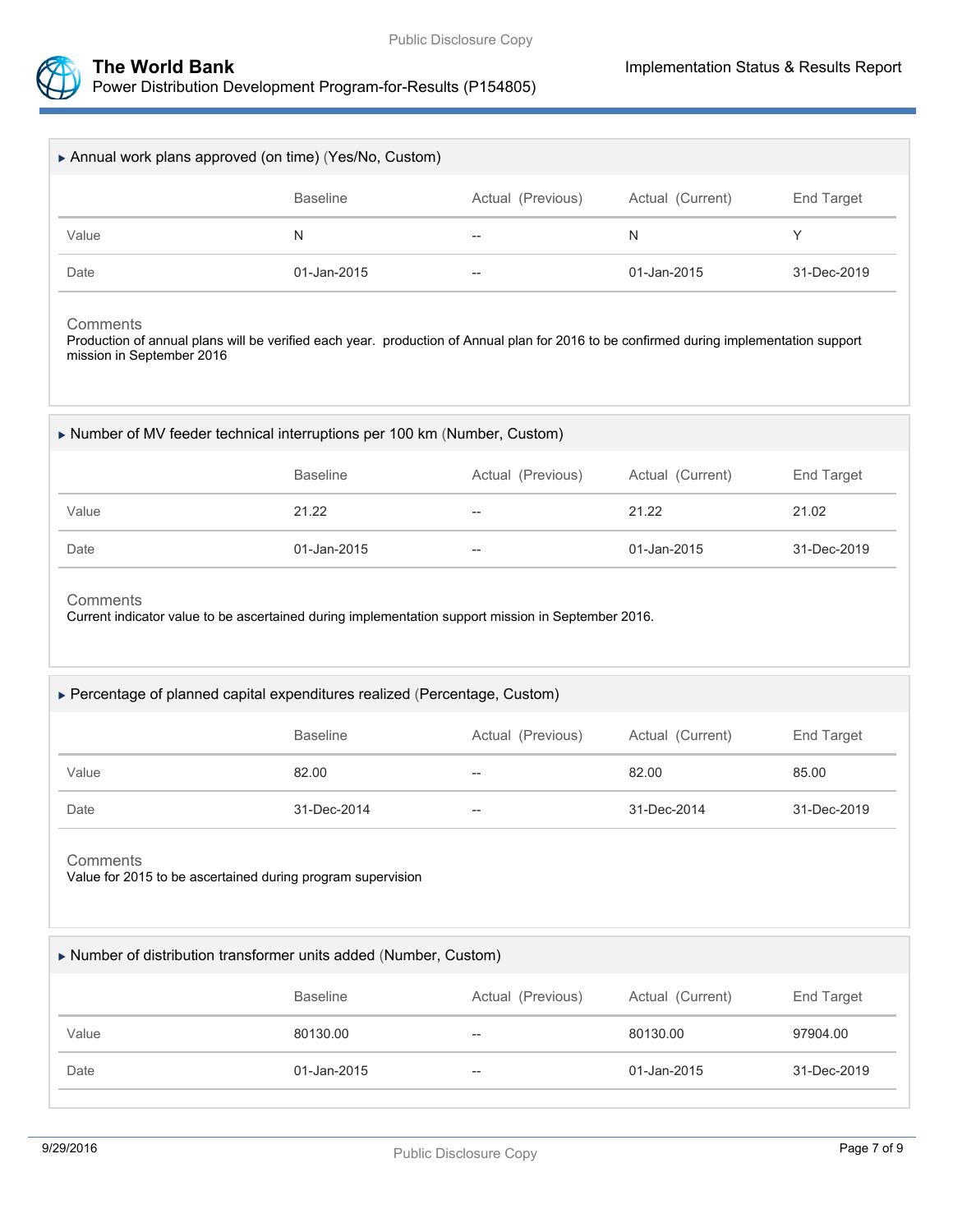

| Increase in ditribution transformer capacity (MVA) (Kilovolt-Amphere(KVA), Custom) |                 |                          |                   |             |  |
|------------------------------------------------------------------------------------|-----------------|--------------------------|-------------------|-------------|--|
|                                                                                    | <b>Baseline</b> | Actual (Previous)        | Actual (Current)  | End Target  |  |
| Value                                                                              | 7981000.00      | $- -$                    | 7981000.00        | 9717000.00  |  |
| Date                                                                               | 01-Jan-2015     | $\overline{\phantom{m}}$ | $01 - Jan - 2015$ | 31-Dec-2019 |  |

|  | ► Increased volume in power sales to residential customers (GWh) (Gigawatt-hour (GWh), Custom) |  |
|--|------------------------------------------------------------------------------------------------|--|
|--|------------------------------------------------------------------------------------------------|--|

|       | Baseline    | Actual (Previous)        | Actual (Current) | End Target  |
|-------|-------------|--------------------------|------------------|-------------|
| Value | 15850.00    | $\overline{\phantom{m}}$ | 15850.00         | 21471.00    |
| Date  | 31-Dec-2014 | $\overline{\phantom{m}}$ | 31-Dec-2014      | 31-Dec-2019 |
|       |             |                          |                  |             |

#### PLN collaborated with development partners in the hiring of an independent verification agent (Yes/No, Custom)

|       | <b>Baseline</b> | Actual (Previous) | Actual (Current) | End Target  |
|-------|-----------------|-------------------|------------------|-------------|
| Value | N               | $- -$             |                  |             |
| Date  | 01-Jan-2015     | $- -$             | 16-Sep-2016      | 31-Dec-2019 |

## Integrate budgetign with ERP in participating Wilayahs (Yes/No, Custom)

|       | <b>Baseline</b> | Actual (Previous) | Actual (Current) | End Target  |
|-------|-----------------|-------------------|------------------|-------------|
| Value | N               | $- -$             | N                |             |
| Date  | 01-Jan-2015     | $--$              | 01-Jan-2015      | 31-Dec-2019 |

#### Issue revised distribution planning guidelines acceptable to the Bank (Yes/No, Custom)

|       | <b>Baseline</b> | Actual (Previous) | Actual (Current) | End Target  |
|-------|-----------------|-------------------|------------------|-------------|
| Value | N               | $- -$             | N                |             |
| Date  | 01-Jan-2015     | $- -$             | 01-Jan-2015      | 31-Dec-2019 |

| Integrate distribution planning software with GIS facilities (Yes/No, Custom) |                 |                   |                  |            |
|-------------------------------------------------------------------------------|-----------------|-------------------|------------------|------------|
|                                                                               | <b>Baseline</b> | Actual (Previous) | Actual (Current) | End Target |